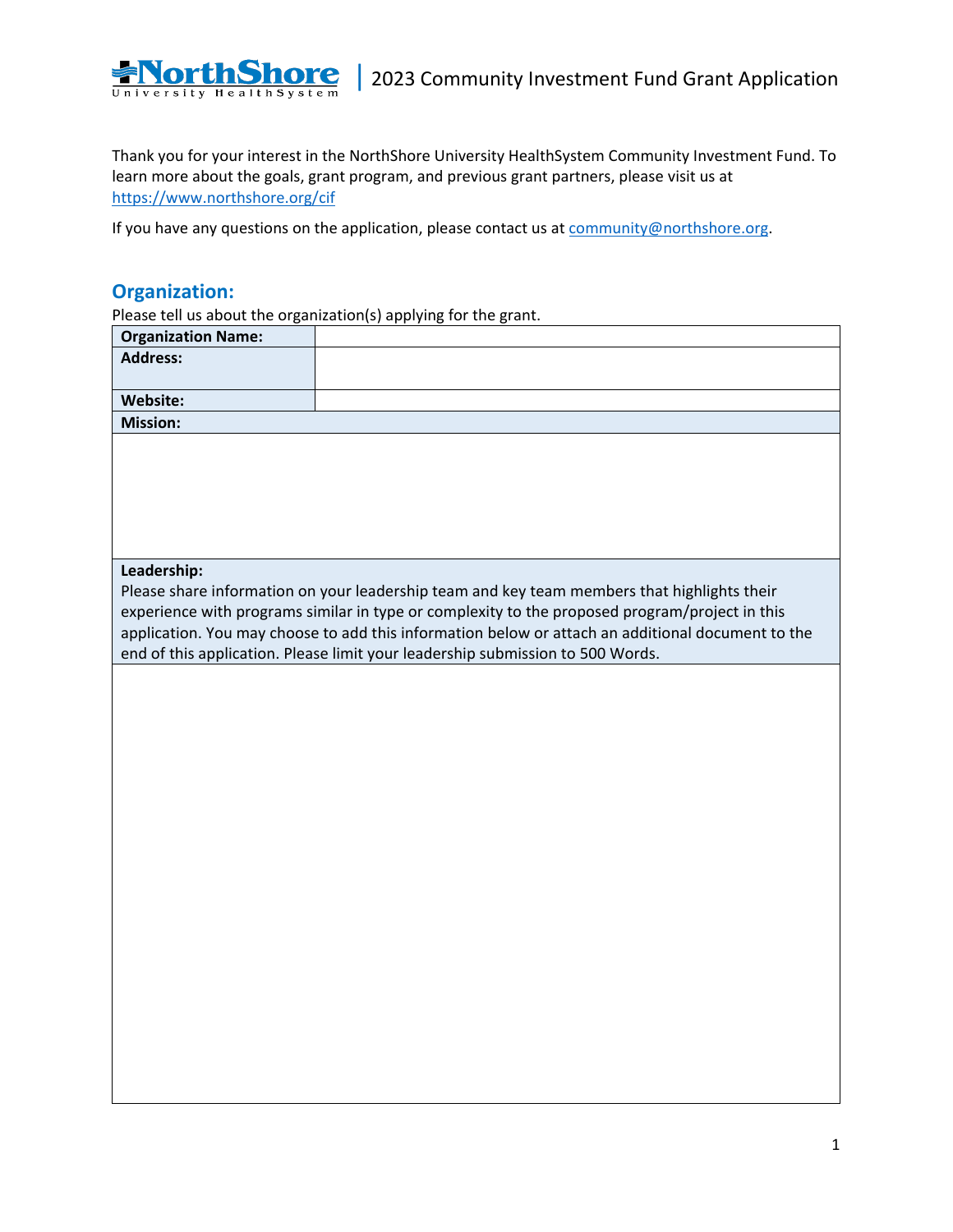### **Tax Status and/or Organization Designation:**

Does your organization qualify as any of the following? See the definitions page at the end of the application for more information on each designation.

*Select all that apply*.

 $-501(c)(3)$  non-profit status

**YorthShore** University HealthSystem

- BIPOC organization

- Minority Business Enterprise (MBE)

- Women-owned Business Enterprise

- Tribal organization

#### **Prior Work:**

Please share a recent success story from your organization or a program that you are proud of.

**Annual Report, Impact Statement, and Financial Statement:**

Please attach your most recent annual report, impact statement, and/or other financial documentation that reflects both the work and financial strength/status of the organization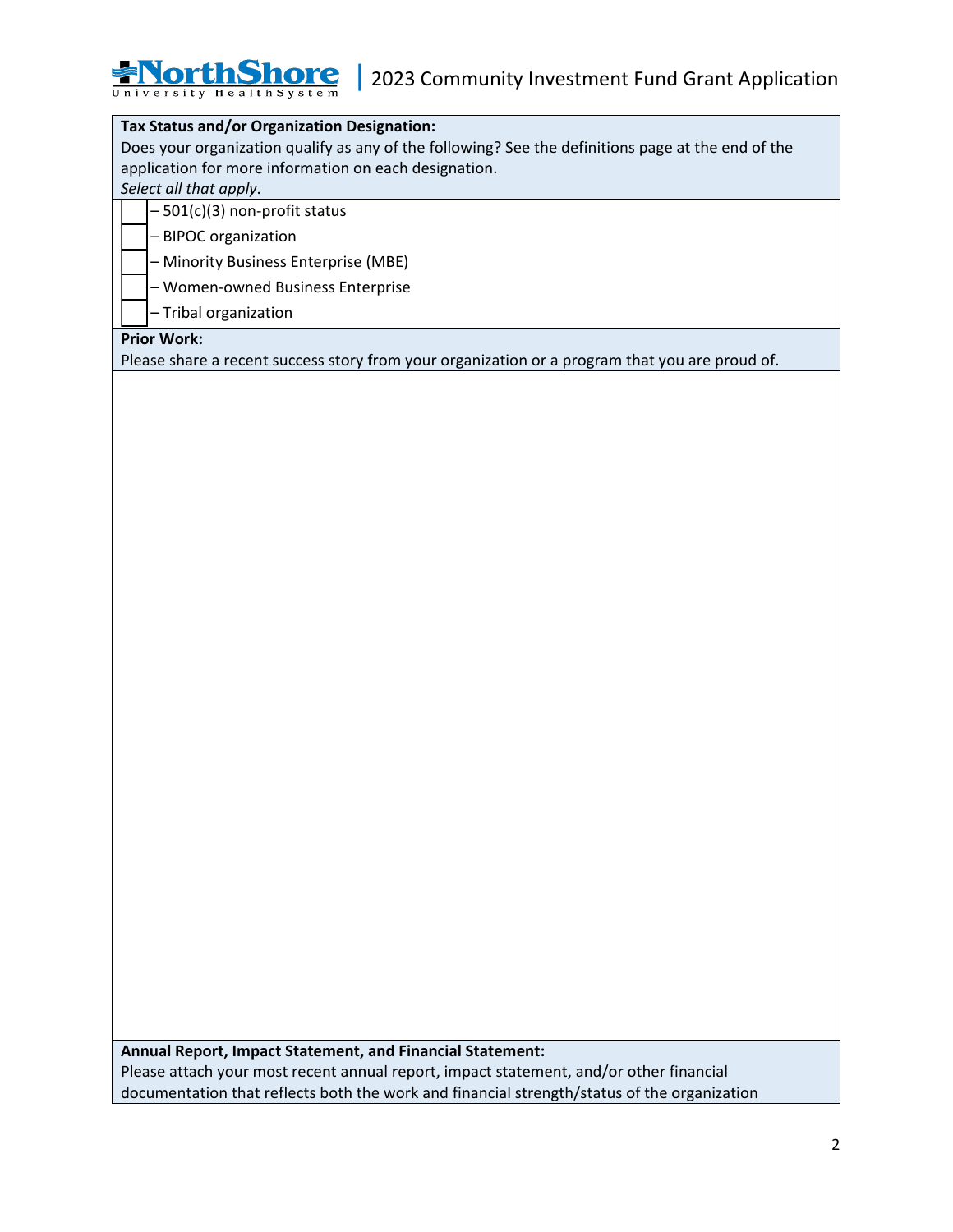# **Primary Contact:**

**NorthShore** University Health System

Please let us know who we should be in touch with and how to best get a hold of them.

| <b>Contact Name:</b> |  |
|----------------------|--|
| Title:               |  |
| <b>Address:</b>      |  |
| Email:               |  |
| <b>Phone Number:</b> |  |

# **Program/Project:**

Please tell us about the program or project which you are applying for grant funding.

| <b>Program Name:</b>                                                                         |                                                                                                                                                                                                                                                                                            |  |  |
|----------------------------------------------------------------------------------------------|--------------------------------------------------------------------------------------------------------------------------------------------------------------------------------------------------------------------------------------------------------------------------------------------|--|--|
| <b>Community Health Need:</b>                                                                |                                                                                                                                                                                                                                                                                            |  |  |
| Please select the identified community health need that your program emphasizes or supports. |                                                                                                                                                                                                                                                                                            |  |  |
| Select all that apply.                                                                       |                                                                                                                                                                                                                                                                                            |  |  |
| - Access to and coordination of healthcare                                                   |                                                                                                                                                                                                                                                                                            |  |  |
| - Access to behavioral health care                                                           |                                                                                                                                                                                                                                                                                            |  |  |
| - Prevention and management of chronic conditions and diseases                               |                                                                                                                                                                                                                                                                                            |  |  |
| Area(s) of Focus:                                                                            |                                                                                                                                                                                                                                                                                            |  |  |
|                                                                                              | In what areas does your program seek to support the community?                                                                                                                                                                                                                             |  |  |
| Select all that apply.                                                                       |                                                                                                                                                                                                                                                                                            |  |  |
|                                                                                              | - Social Determinants of Health, such as housing, transportation, neighborhood safety, racism,<br>discrimination, violence, education, job opportunities, income, access to nutritious food, access<br>to physical activity opportunities, air quality, water quality, language, literacy. |  |  |
| If selected, please describe below.                                                          |                                                                                                                                                                                                                                                                                            |  |  |
| - Health Equity, such as access to health care and eliminating health disparities            |                                                                                                                                                                                                                                                                                            |  |  |
| - Behavioral Health and Wellbeing                                                            |                                                                                                                                                                                                                                                                                            |  |  |
| - Economic Security, such as education, job opportunities, career development, income.       |                                                                                                                                                                                                                                                                                            |  |  |
| If selected, please describe below.                                                          |                                                                                                                                                                                                                                                                                            |  |  |
| Other, please describe below.                                                                |                                                                                                                                                                                                                                                                                            |  |  |
|                                                                                              |                                                                                                                                                                                                                                                                                            |  |  |
|                                                                                              |                                                                                                                                                                                                                                                                                            |  |  |
|                                                                                              |                                                                                                                                                                                                                                                                                            |  |  |
|                                                                                              |                                                                                                                                                                                                                                                                                            |  |  |
|                                                                                              |                                                                                                                                                                                                                                                                                            |  |  |
|                                                                                              |                                                                                                                                                                                                                                                                                            |  |  |
|                                                                                              |                                                                                                                                                                                                                                                                                            |  |  |
|                                                                                              |                                                                                                                                                                                                                                                                                            |  |  |
|                                                                                              |                                                                                                                                                                                                                                                                                            |  |  |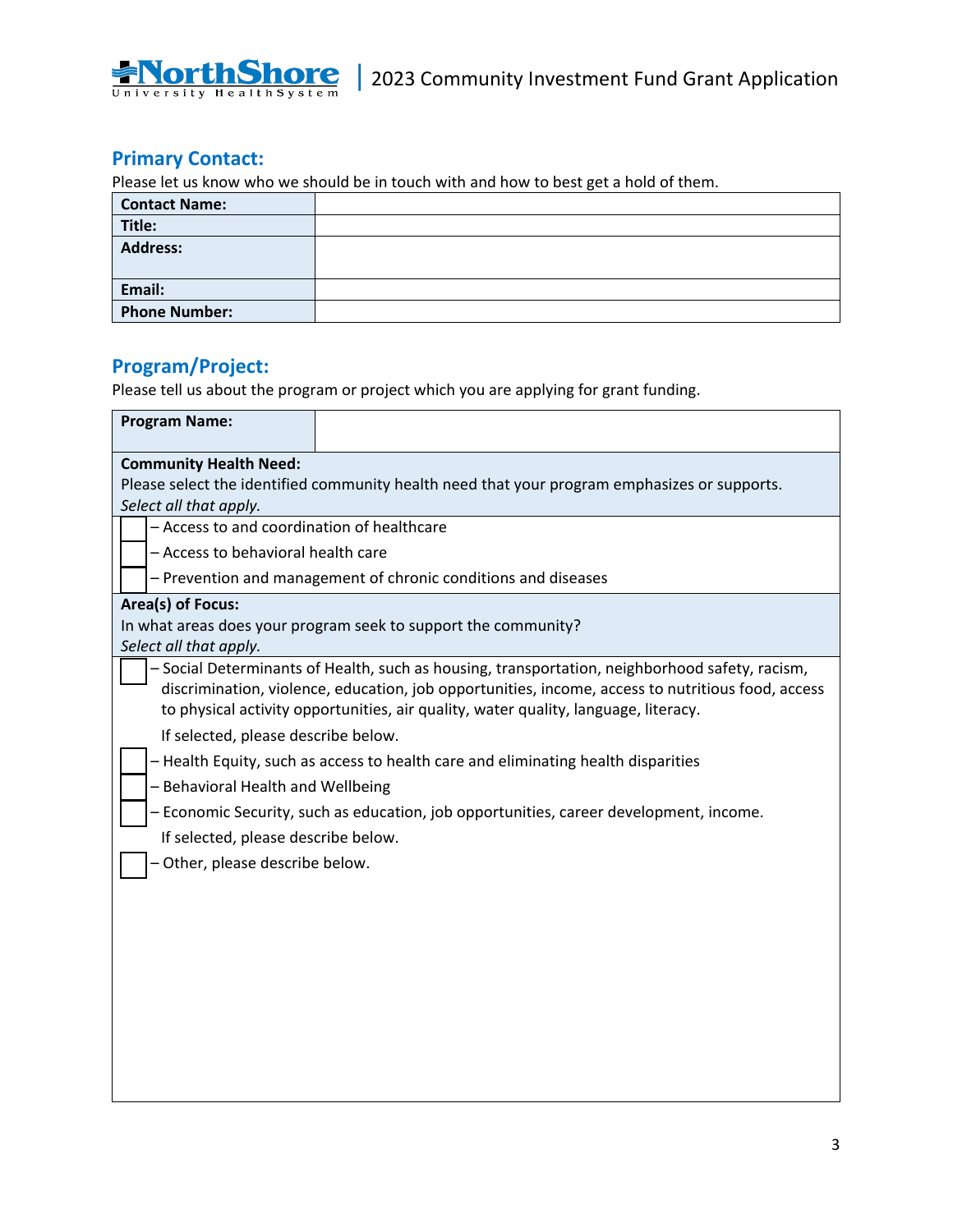#### **Identified Need:**

**NorthShore** University Health System

Please describe the specific identified want or need within the community and details about the community members/population who are experiencing the want or need, such as race and socioeconomic breakdown. Please also share how you have identified or confirmed the community want or need.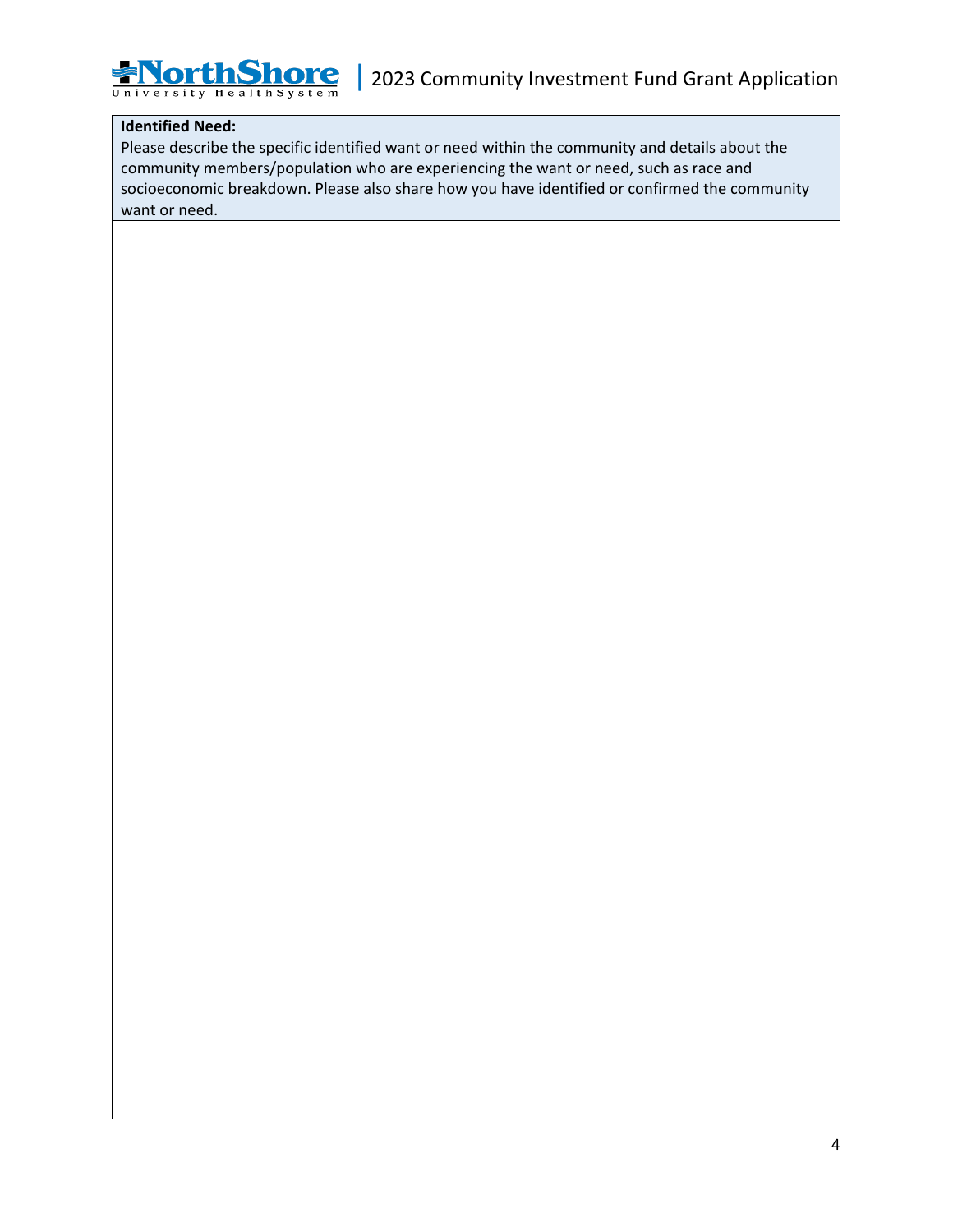

## **Program Description:**

Please briefly describe the program, including how it will address the identified need.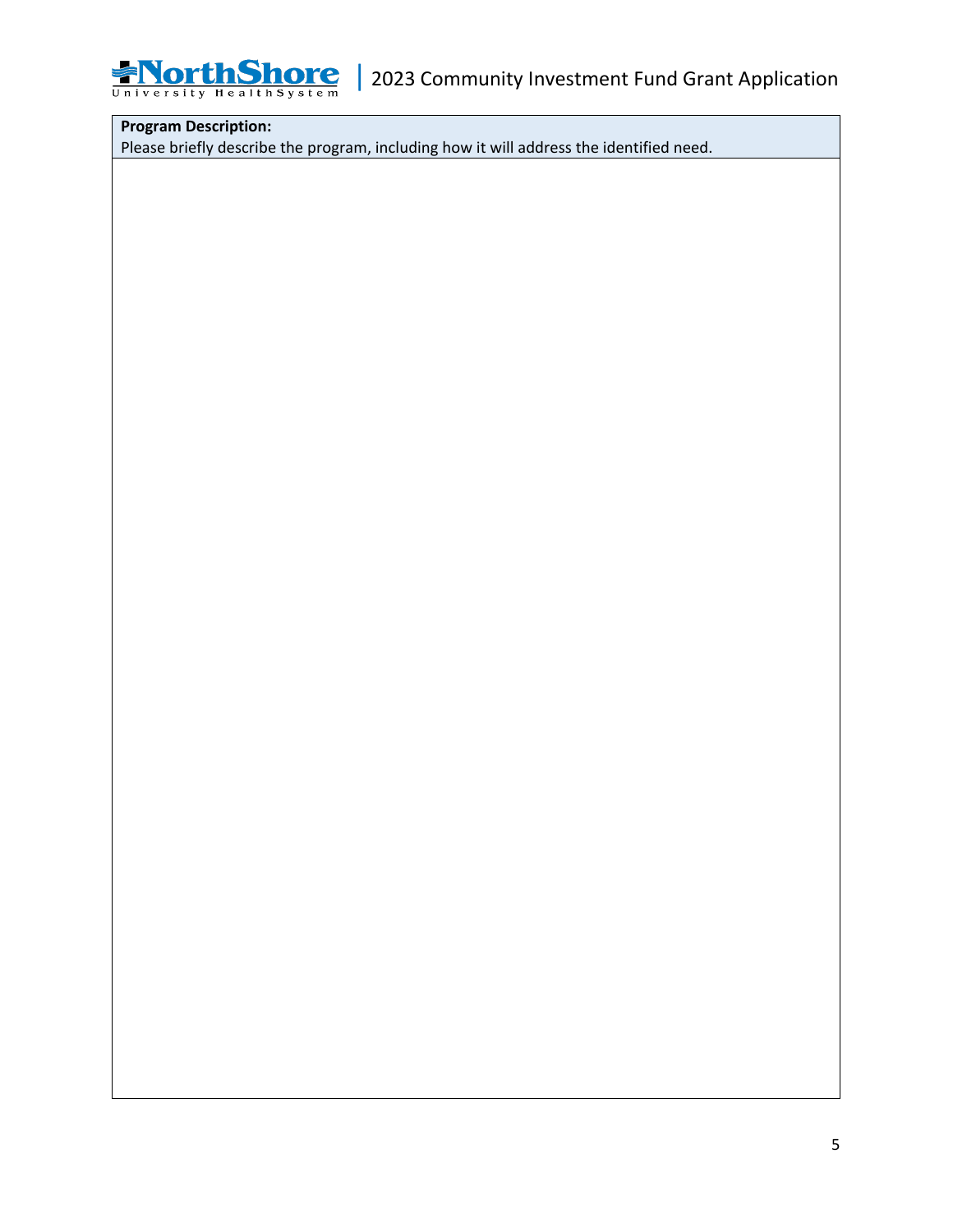

### **Population Served:**

Please share information about the population anticipated to be served by the program. This may be part or all of the community members/population addressed in the identified need discussed above.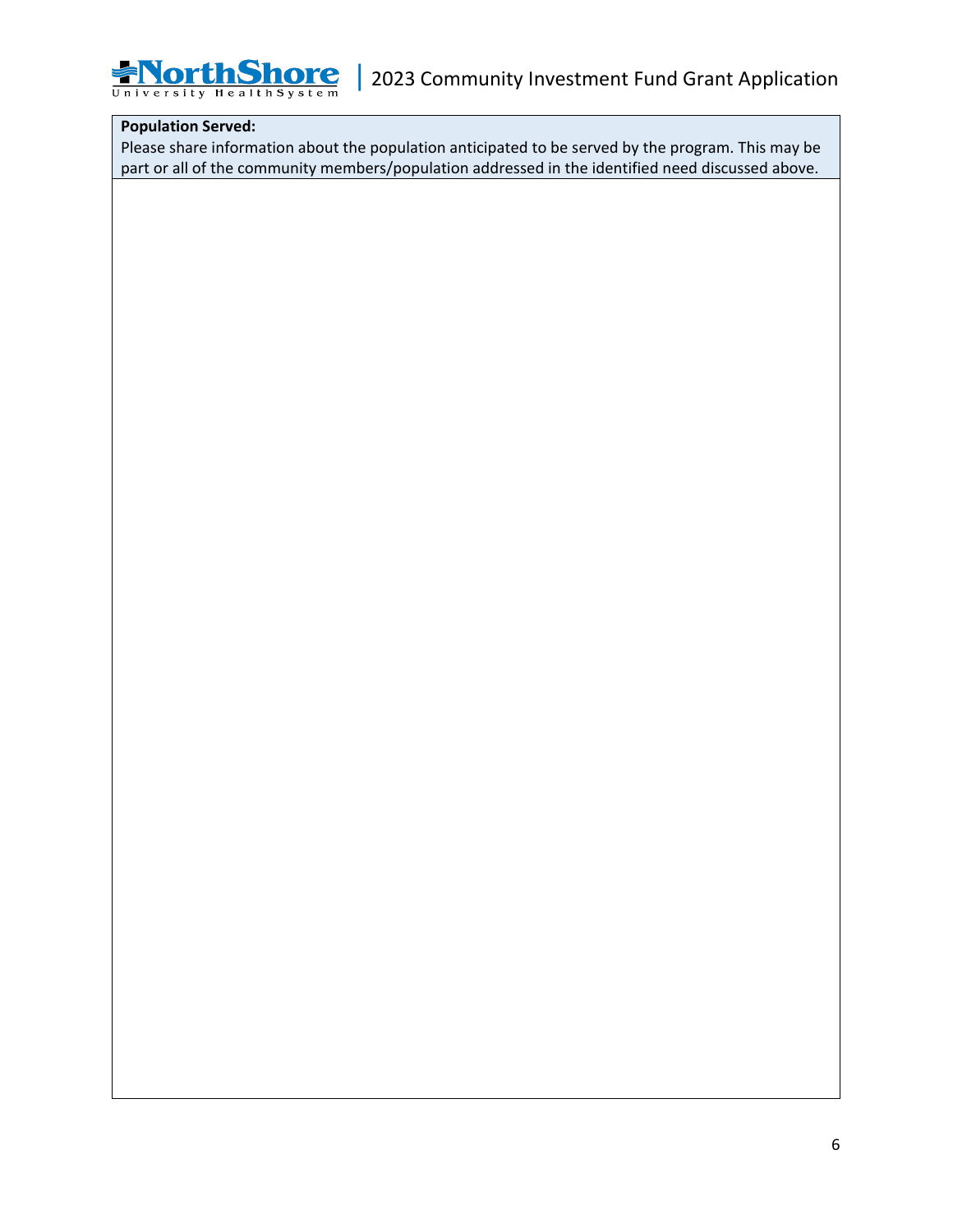#### **Plan/Timeline:**

**NorthShore** University Health System

Please detail the program plan including key milestones and timelines. Describe projected staffing needs including whether additional team members will need to be on-boarded for the program. Please also share any collaborations needed with external groups to successfully execute upon the plan.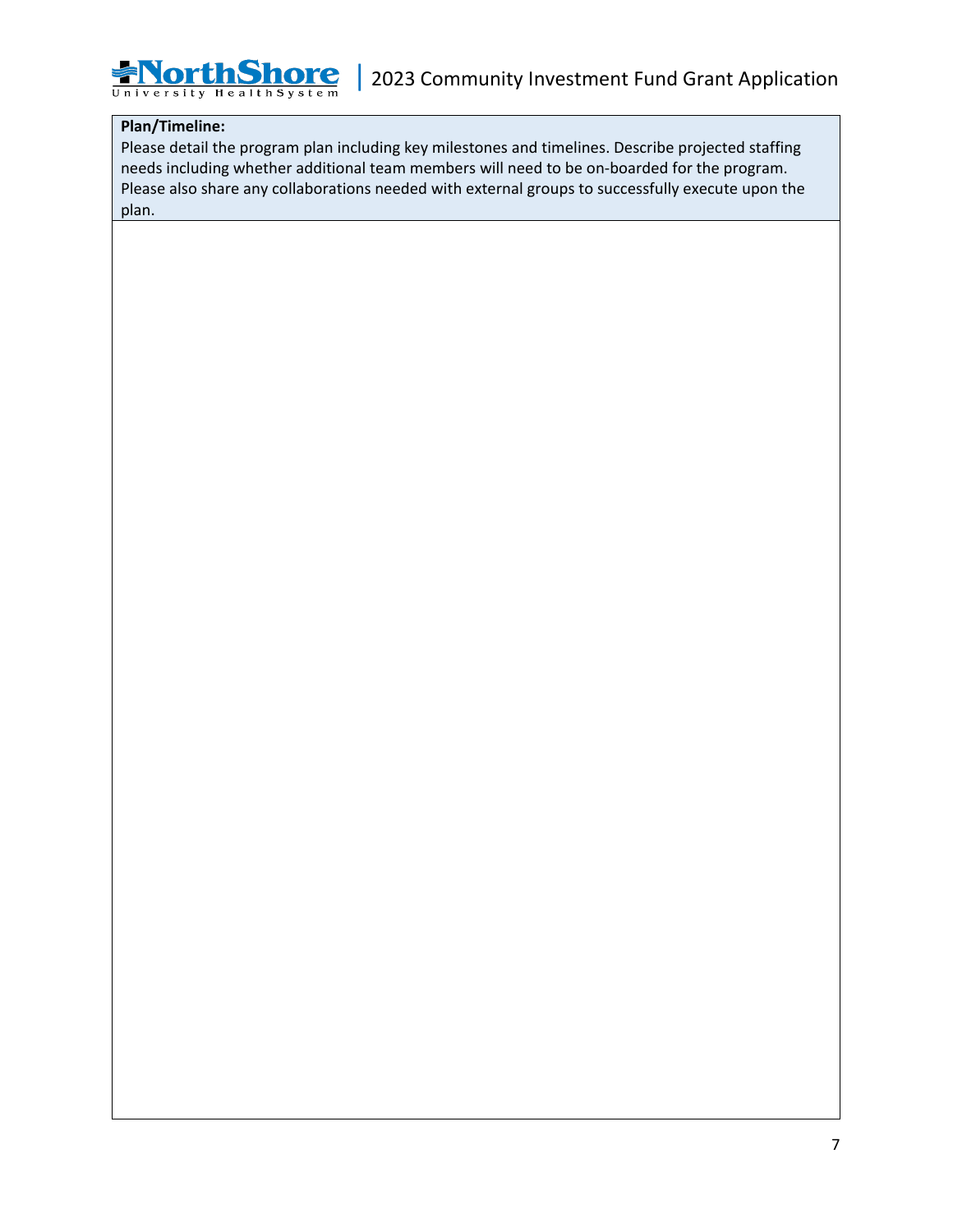

# **Program Impact & Measurement**

**Intended Impact:**

Please share and explain the intended impact and outcomes of the program.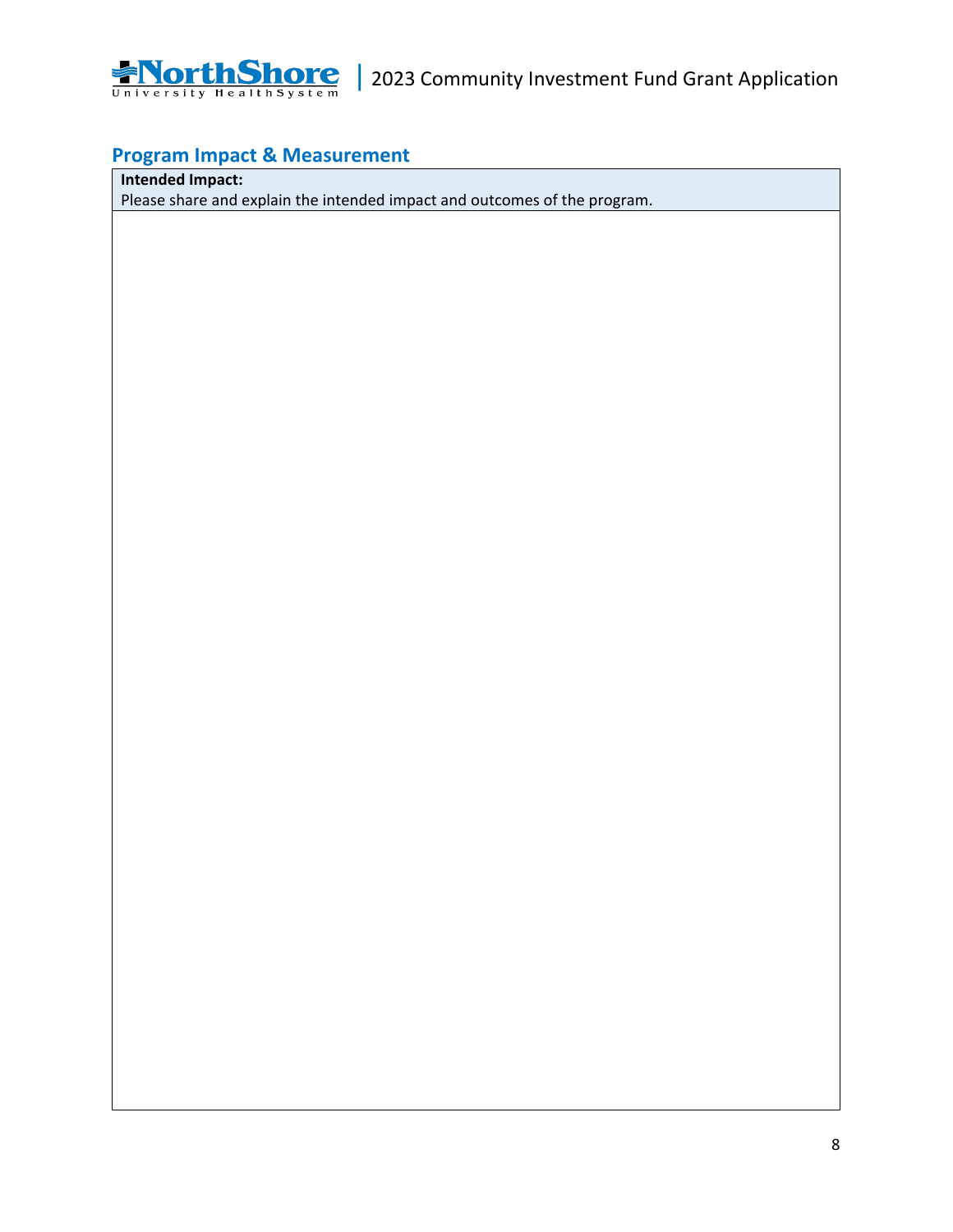

## **KPIs/Metrics:**

Please describe how you will measure how well the program worked or didn't work.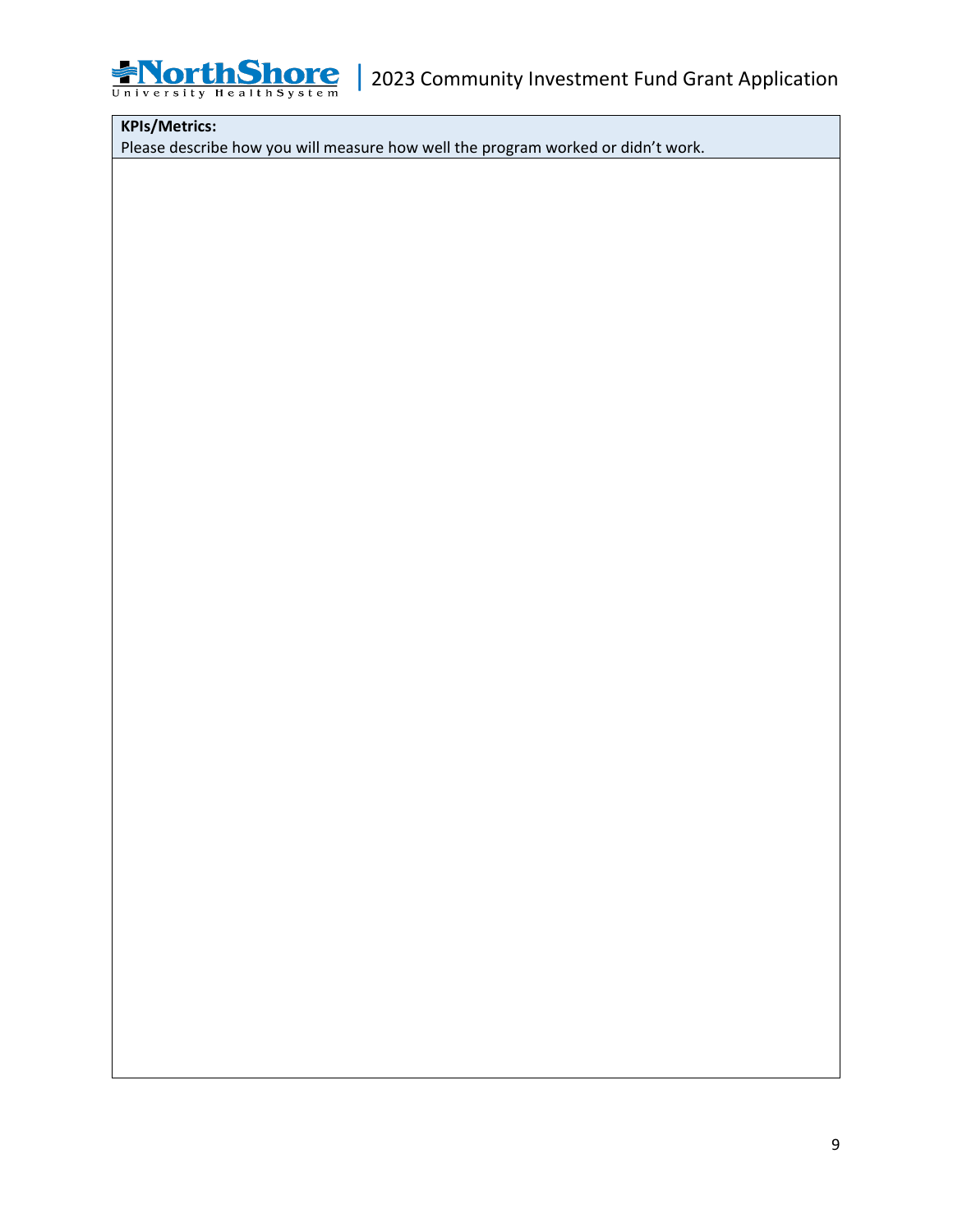

## **Program Budget & Funding Requested**

| <b>Duration of Funding:</b><br>What is the duration or length of time that you are requesting to be funded? |                                                                       |  |
|-------------------------------------------------------------------------------------------------------------|-----------------------------------------------------------------------|--|
| - 1 year                                                                                                    |                                                                       |  |
| - 2 years                                                                                                   |                                                                       |  |
| -3 years                                                                                                    |                                                                       |  |
| <b>Amount Requested:</b>                                                                                    |                                                                       |  |
| What is the amount you are requesting as part the Community Investment Fund, as applicable?                 |                                                                       |  |
| Year 1 funding:                                                                                             |                                                                       |  |
| Year 2 funding:                                                                                             |                                                                       |  |
| Year 3 funding:                                                                                             |                                                                       |  |
| Total funding:                                                                                              |                                                                       |  |
| <b>Type of Funding:</b>                                                                                     |                                                                       |  |
| What will the funding support?                                                                              |                                                                       |  |
| Select all that apply.                                                                                      |                                                                       |  |
| - Capital                                                                                                   |                                                                       |  |
| - Equipment and/or supplies                                                                                 |                                                                       |  |
| - Salary                                                                                                    |                                                                       |  |
| <b>Funding Support:</b>                                                                                     | Please detail how the above funding request will support the program. |  |
|                                                                                                             |                                                                       |  |
|                                                                                                             |                                                                       |  |
|                                                                                                             |                                                                       |  |
|                                                                                                             |                                                                       |  |
|                                                                                                             |                                                                       |  |
|                                                                                                             |                                                                       |  |
|                                                                                                             |                                                                       |  |
|                                                                                                             |                                                                       |  |
|                                                                                                             |                                                                       |  |
|                                                                                                             |                                                                       |  |
|                                                                                                             |                                                                       |  |
|                                                                                                             |                                                                       |  |
|                                                                                                             |                                                                       |  |
|                                                                                                             |                                                                       |  |
|                                                                                                             |                                                                       |  |
|                                                                                                             |                                                                       |  |
|                                                                                                             |                                                                       |  |
|                                                                                                             |                                                                       |  |
|                                                                                                             |                                                                       |  |
|                                                                                                             |                                                                       |  |
|                                                                                                             |                                                                       |  |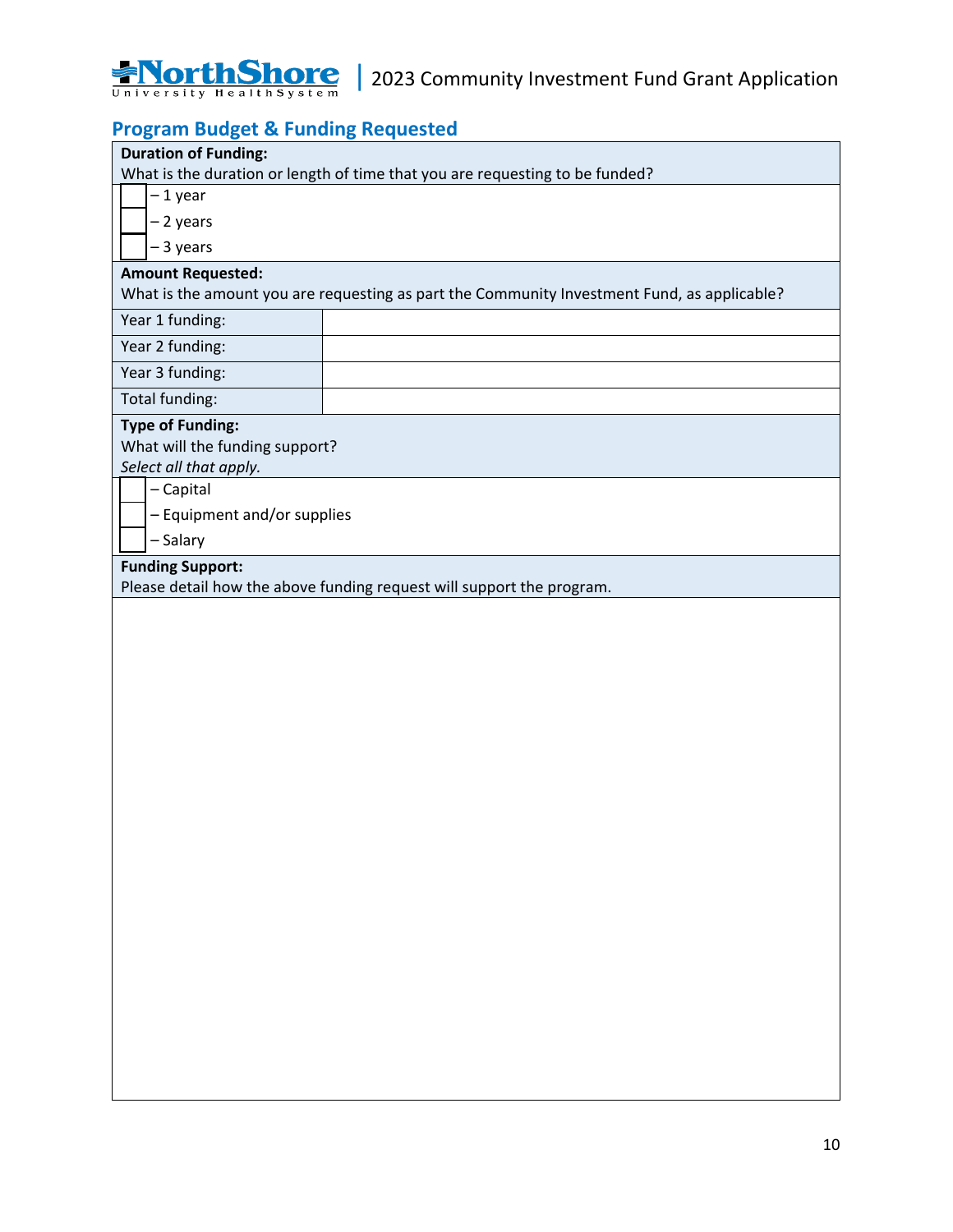

| <b>Additional Funding Requirements:</b>                                        |
|--------------------------------------------------------------------------------|
| Is the program dependent on funding from other sources? If so, please explain. |
| $-$ No                                                                         |
| - Yes, please explain:                                                         |
|                                                                                |
|                                                                                |
|                                                                                |
|                                                                                |
|                                                                                |
| <b>Granted Funds:</b>                                                          |
| Is the program contingent on receiving the full funding amount?                |
| $-$ No                                                                         |
| $-$ Yes                                                                        |
| If granted less than the full amount, how would it change your plan?           |
|                                                                                |
|                                                                                |
|                                                                                |
|                                                                                |
|                                                                                |
|                                                                                |
|                                                                                |
|                                                                                |
|                                                                                |
|                                                                                |
|                                                                                |
|                                                                                |
|                                                                                |
|                                                                                |
|                                                                                |
|                                                                                |
|                                                                                |
|                                                                                |
|                                                                                |
|                                                                                |
|                                                                                |
|                                                                                |
|                                                                                |
|                                                                                |
|                                                                                |
|                                                                                |
|                                                                                |
|                                                                                |
|                                                                                |
|                                                                                |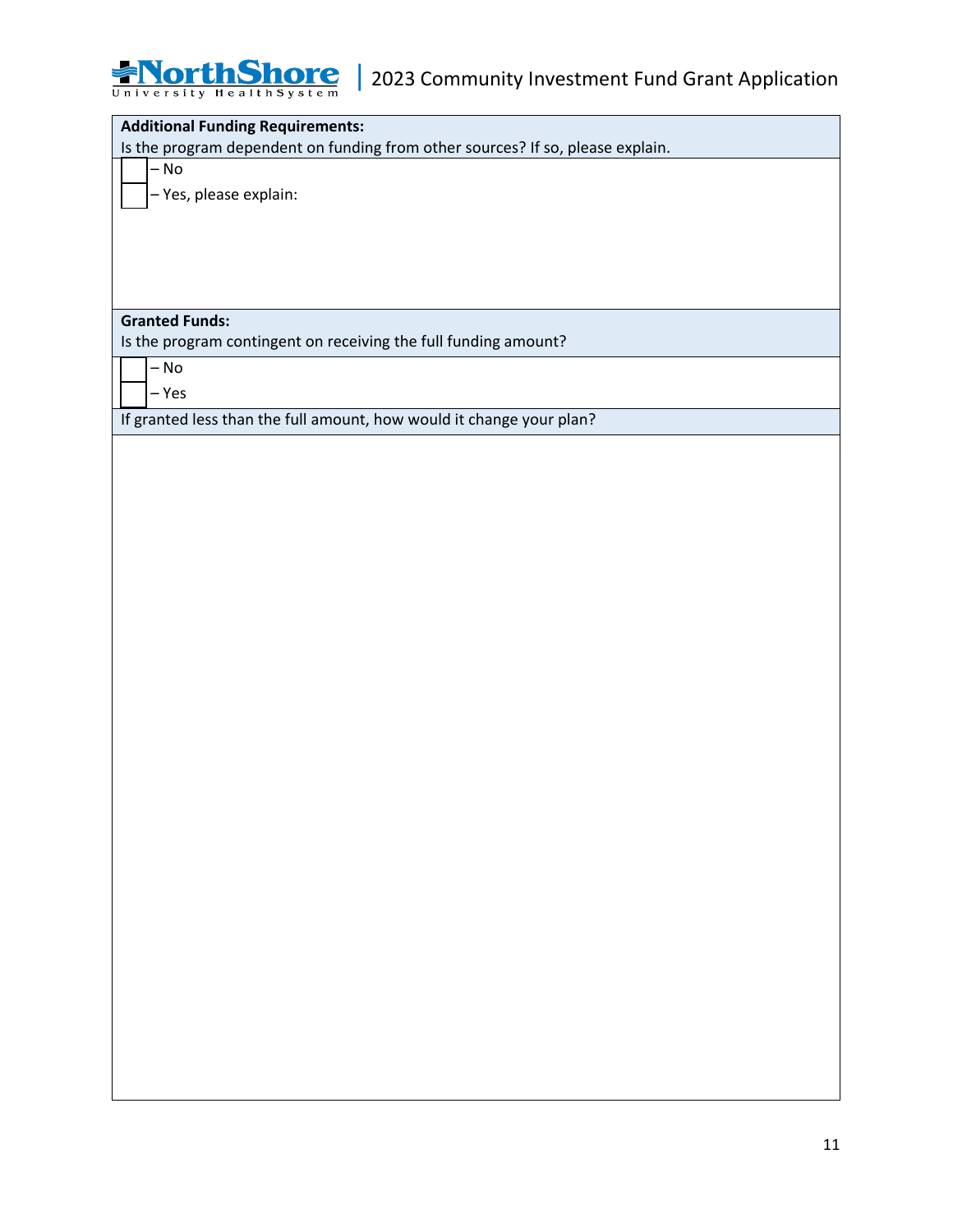

### **Sustainability:**

Please describe how the program will be sustained after the completion of the grant funding.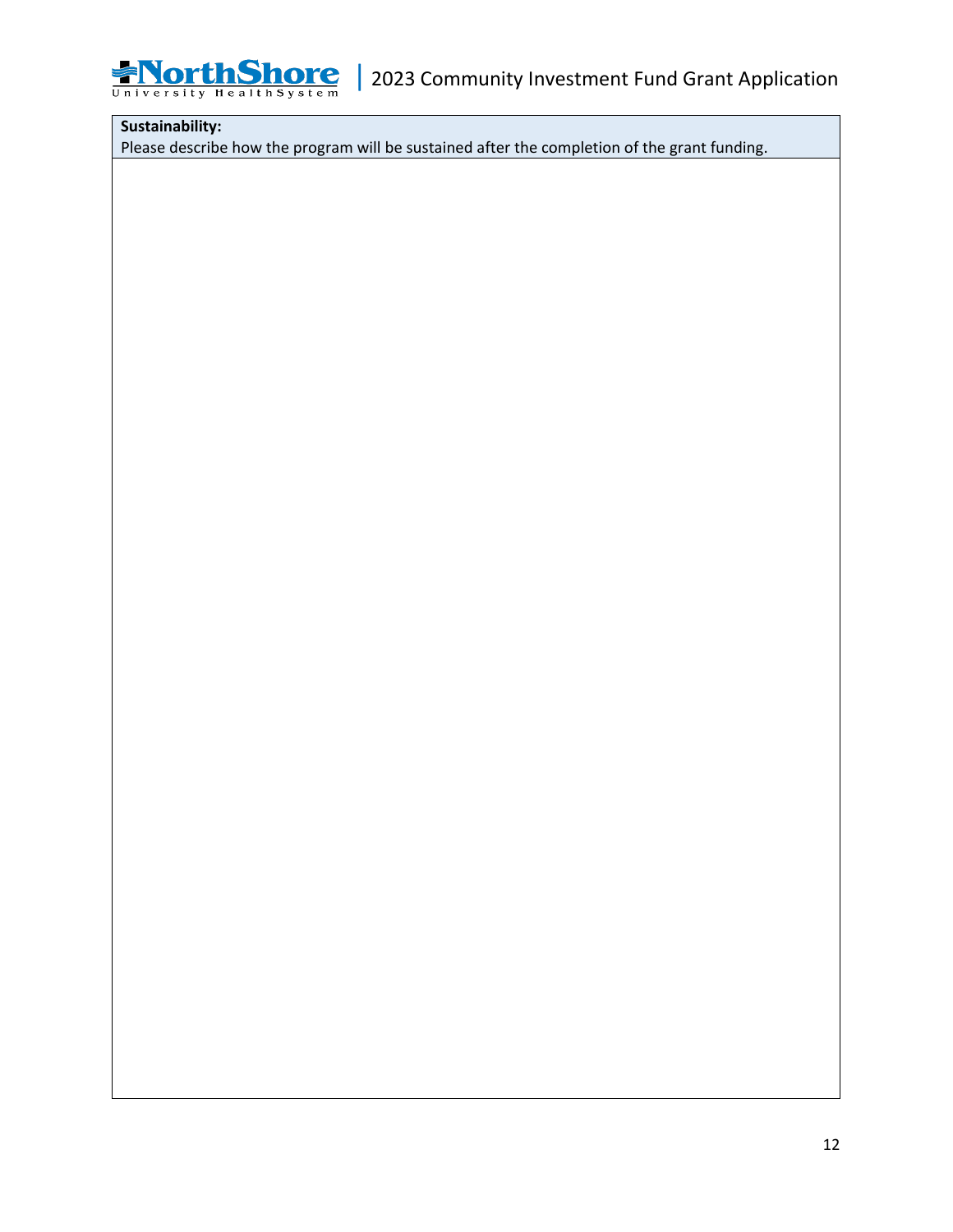

## **Collaboration & Partnership**

Please share ideas on partnership opportunities and your organization's experience with collaboration.

### **Partnership Opportunities:**

Beyond funding, how can you envision magnifying the impact of your organization through partnering with NorthShore? For example: communicating the program and impacts, volunteering or service opportunities for NorthShore team members, tapping into NorthShore expertise across business/functional areas, participating in committees within your organization, etc.

**Past Collaborations:**

Share examples of past collaborations between your organization and another group(s) which magnified the impact of a program

Thank you for your interest in applying for the NorthShore University HealthSystem Community Investment Fund!